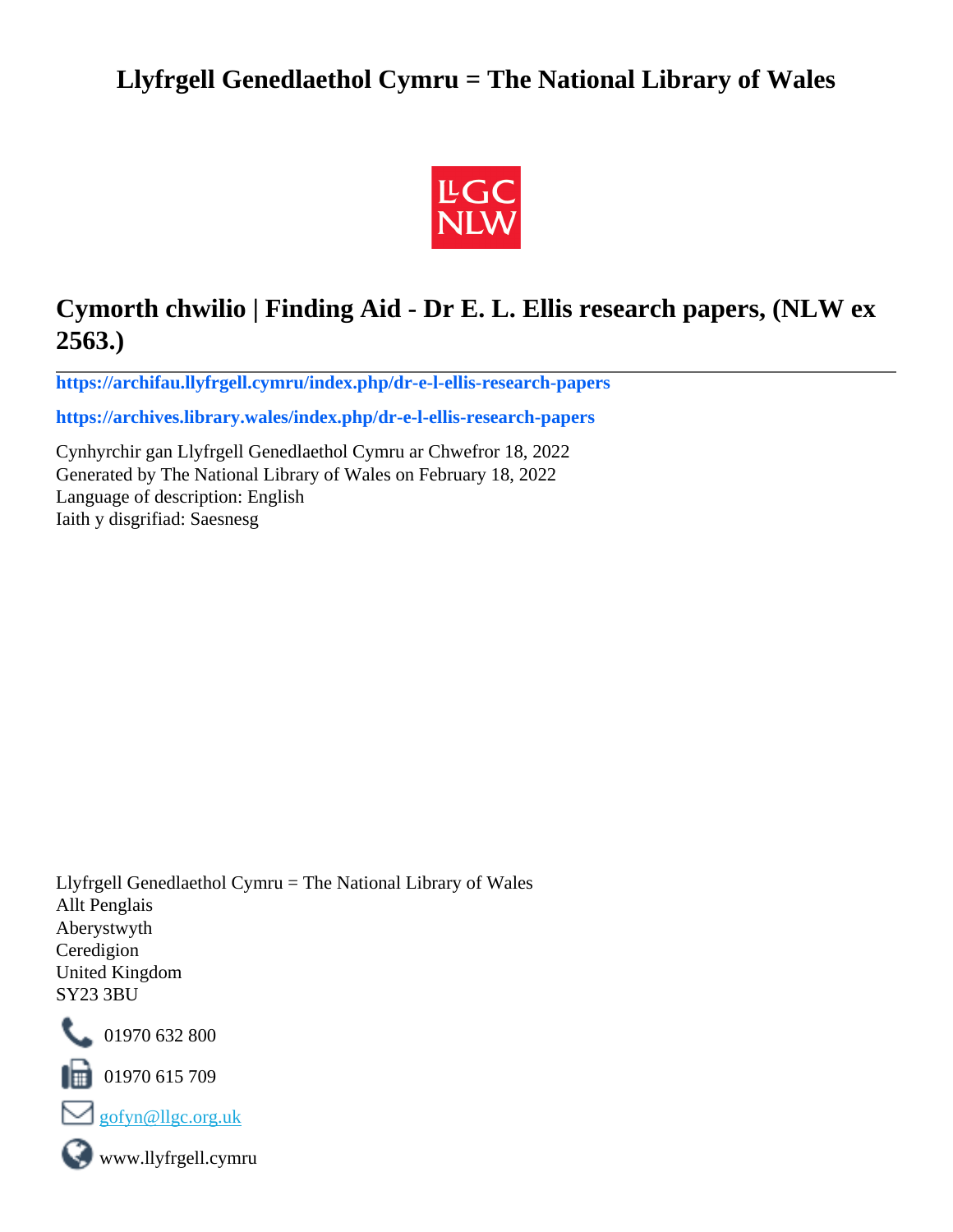# Tabl cynnwys | Table of contents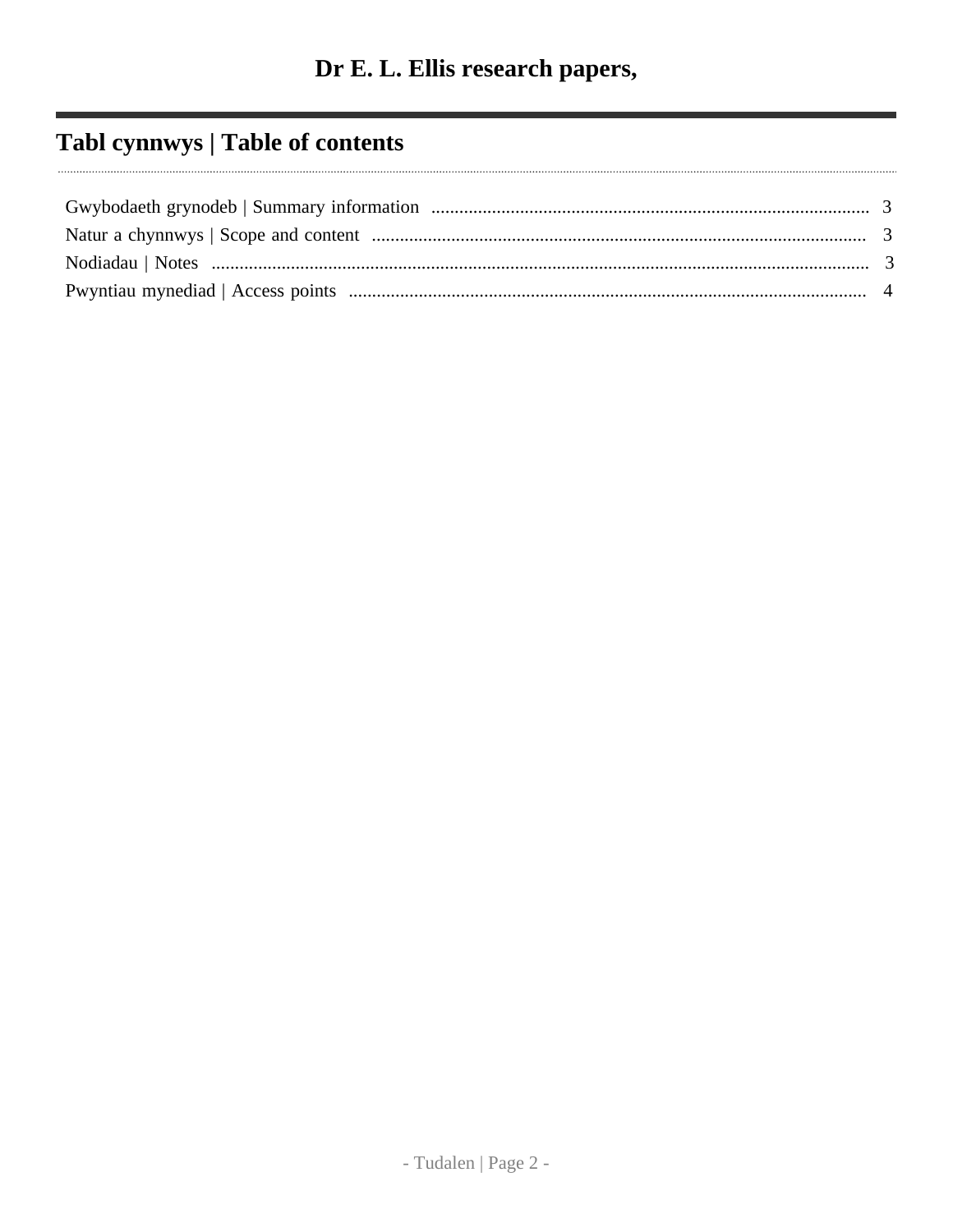### <span id="page-2-0"></span>**Crynodeb o wybodaeth | Summary of information**

| Lleoliad   Repository:                                                              | Llyfrgell Genedlaethol Cymru $=$ The National Library of Wales |
|-------------------------------------------------------------------------------------|----------------------------------------------------------------|
| <b>Teitl</b>   Title:                                                               | Dr E. L. Ellis research papers,                                |
| Cod cyfeirnod  <br><b>Reference code:</b>                                           | NLW ex 2563.                                                   |
| Virtua system control<br>number [alternative]:                                      | vtls004536737                                                  |
| <b>Dyddiad</b>   Date:                                                              | 1955, 1978-1982. (dyddiad creu   date of creation)             |
| Disgrifiad ffisegol  <br><b>Physical description:</b>                               | 1 folder.                                                      |
| Lleoliad ffisegol  <br><b>Physical location:</b>                                    | ARCH/MSS (GB0210)                                              |
| Dyddiadau creu,<br>golygu a dileu   Dates<br>of creation, revision<br>and deletion: |                                                                |
| <b>Nodyn</b>   <b>Note</b><br>[generalNote]:                                        | Preferred citation: NLW ex 2563.                               |

### <span id="page-2-1"></span>**Natur a chynnwys | Scope and content**

Papers, 1955, 1979-82, of the donor's late husband, Dr Edward Lewis Ellis (1922-2008), senior lecturer in History at the University College of Wales, Aberystwyth, relating to his research for his biography of Dr Thomas Jones CH published as T.J. : a life of Doctor Thomas Jones, CH (Cardiff, 1992). The correspondents include A. J. Sylvester, 1979 and Eirene White, 1978 and 1979.

### <span id="page-2-2"></span>**Nodiadau | Notes**

#### **Nodiadau teitl | Title notes**

#### **Ffynhonnell | Immediate source of acquisition**

Mrs Pamela Ellis; Aberystwyth; Donation; July 2008; 004536737.